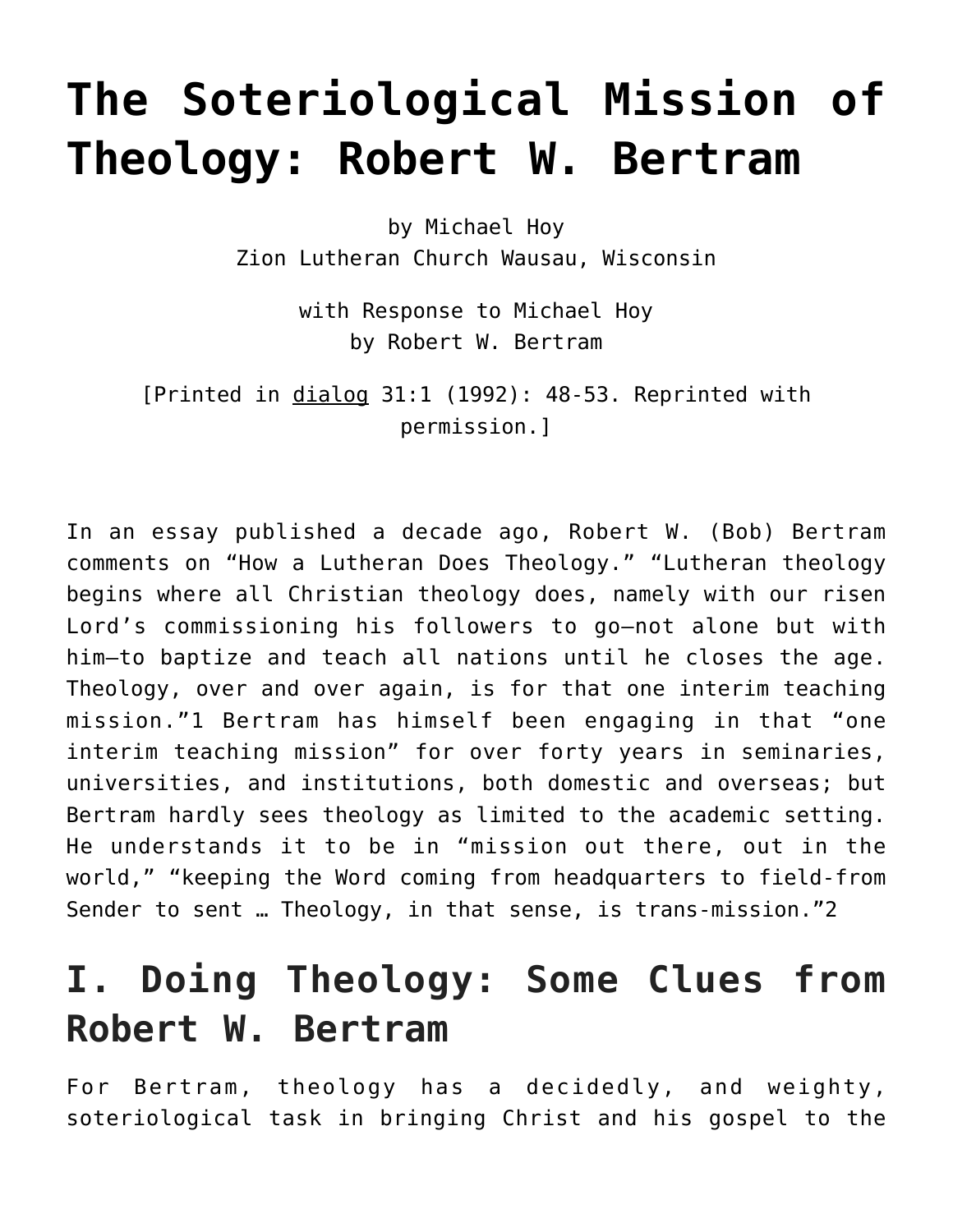world. The task of the theologian is to "necessitate Christ,"3 to keep the salvation for the world necessarily centered in Christ (and not some other would-be form of salvation). To carry this out, Bertram assigns theology the specific function of bridging the "Christ-gap" between the world and Christ. That "Christ-gap" has both a horizontal and a vertical dimension.

The horizontal dimension is a time gap between the kerygma of the first-century Christ and our contemporary situation. Bertram asks, "By what possible transmission can his message get from his ancient world to our very own different one without serious loss of meaning?"4 This question is the confessional challenge for every age. As an example, however, Bertram holds up the "confessional testimonies of the sixteenth century, [which] like the ecumenical creeds centuries before, faithfully crossed the horizontal gap between the bygone times of their Sender and the much later time of their own mission."5 Their confession, made in faith, was a bold and continuous (with the New Testament) kerygmatic proclamation of the gospel.6

The vertical dimension of the "Christ-gap" has to do with the credibility of the gospel. The *skandalon* of the gospel is not limited to historical time. "That gap was as prevalent in the days of our Sender and of his first century apostles as it is (and had better be) today."7 The gospel's scandal is not simply that our Lord's crucifixion and resurrection were historical events, but that they were *necessary* historical events. Bertram point out how the Roman Catholic Confutatores of the sixteenth century affirmed the history of Christ (*fides historica*), but nevertheless denied the necessity of that event.8 Instead, they promoted a false soteriology of justification by "good works," at the root of which was the Adamic *opinio legis*, the "illusion" that the law has "soteriological significance, the last word."9 The result is not only the diminishing of the need for Christ, but also the full force of the law—"a resulting combination of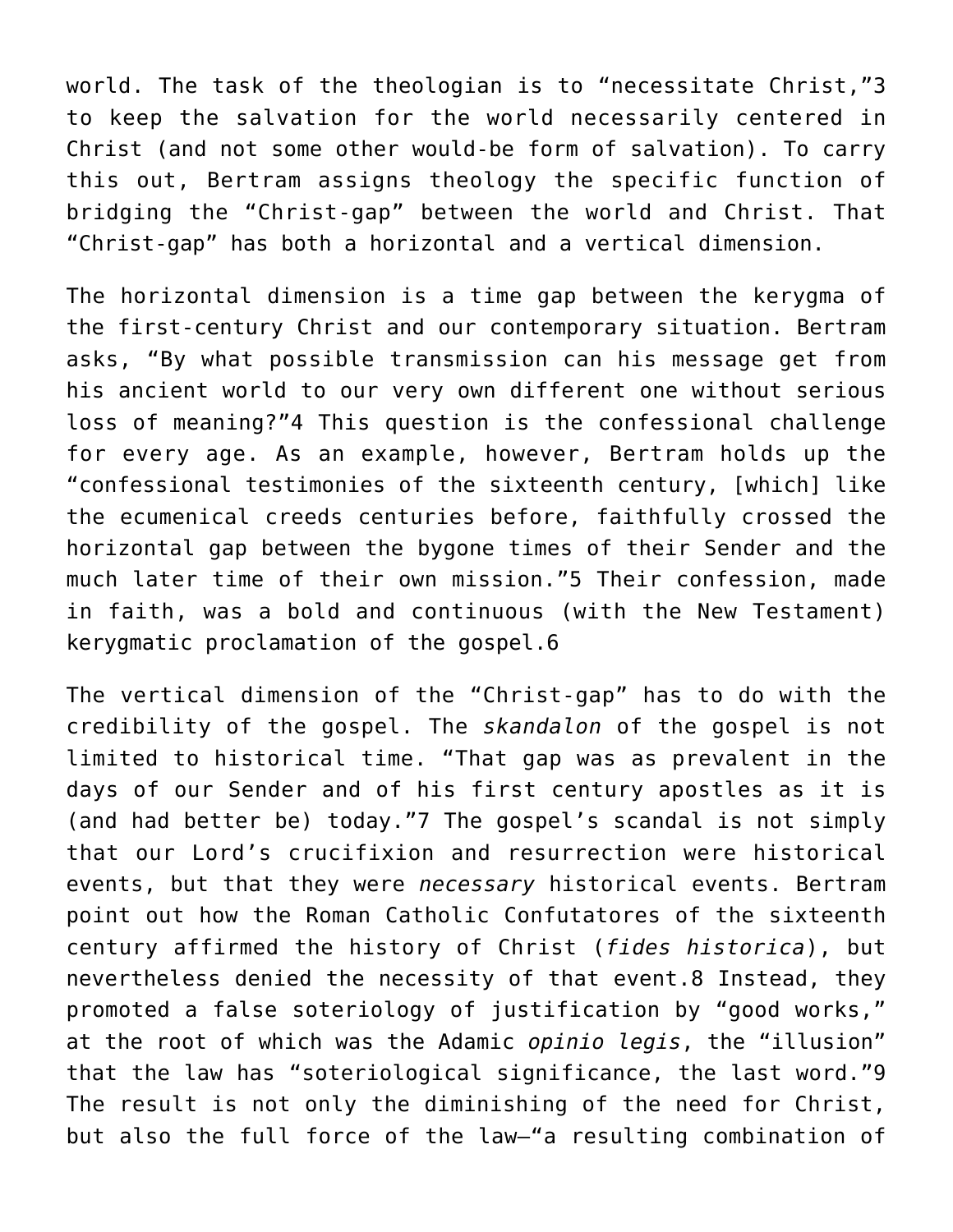law and promise which is downright unbiblical and, pastorally speaking, fatal."10 By contrast, the Augsburg confessor sought to restore the "God-intended balance" between *lex* and *promissio*: "Promise, dominant; law-subordinate. Law, penultimate; gospel, ultimate. Both of them divine absolutes, yet with the promise always having the final word."11 With this biblical ordering, the law can be faced "in all its original force," "in all its criticalness," because "in its assigned subordination, it is domesticated by the promise."12 The wrath and mercy of God upon sinners is "reconciled … in Jesus the Christ, crucified and risen and, ever since, interceding for us on the basis of his historic deed."13 Only through this necessary-historic event of the *promissio* is unbelief truly overcome, and the saving mission of Christ fostered.14

## **II. How Bertram Does Theology**

Undoubtedly, two of Bertram's most dominant theological accents are his understanding of *confessio* and *sola fide*. Whether by accident or not, these two themes have a respective correlation in the horizontal and vertical dimensions we have seen in the previous section. An examination of them, therefore, will help us understand how Bertram himself has been bridging the "Christgap" (i.e., doing theology) for our own time.

### **Confessio: Doing Theology Horizontally**

Bertram has been drawing significant connections between the Christ of the New Testament and the later historical confessions of the gospel in his theology of "confessional movements," or better, "confessing movements." Part of the reason for that development is traceable to Bertram's own "time of confessing" (and time of trial) in the exile of Concordia Seminary in 1974.15 Bertram traces the theology of "confessing" (*confessio*),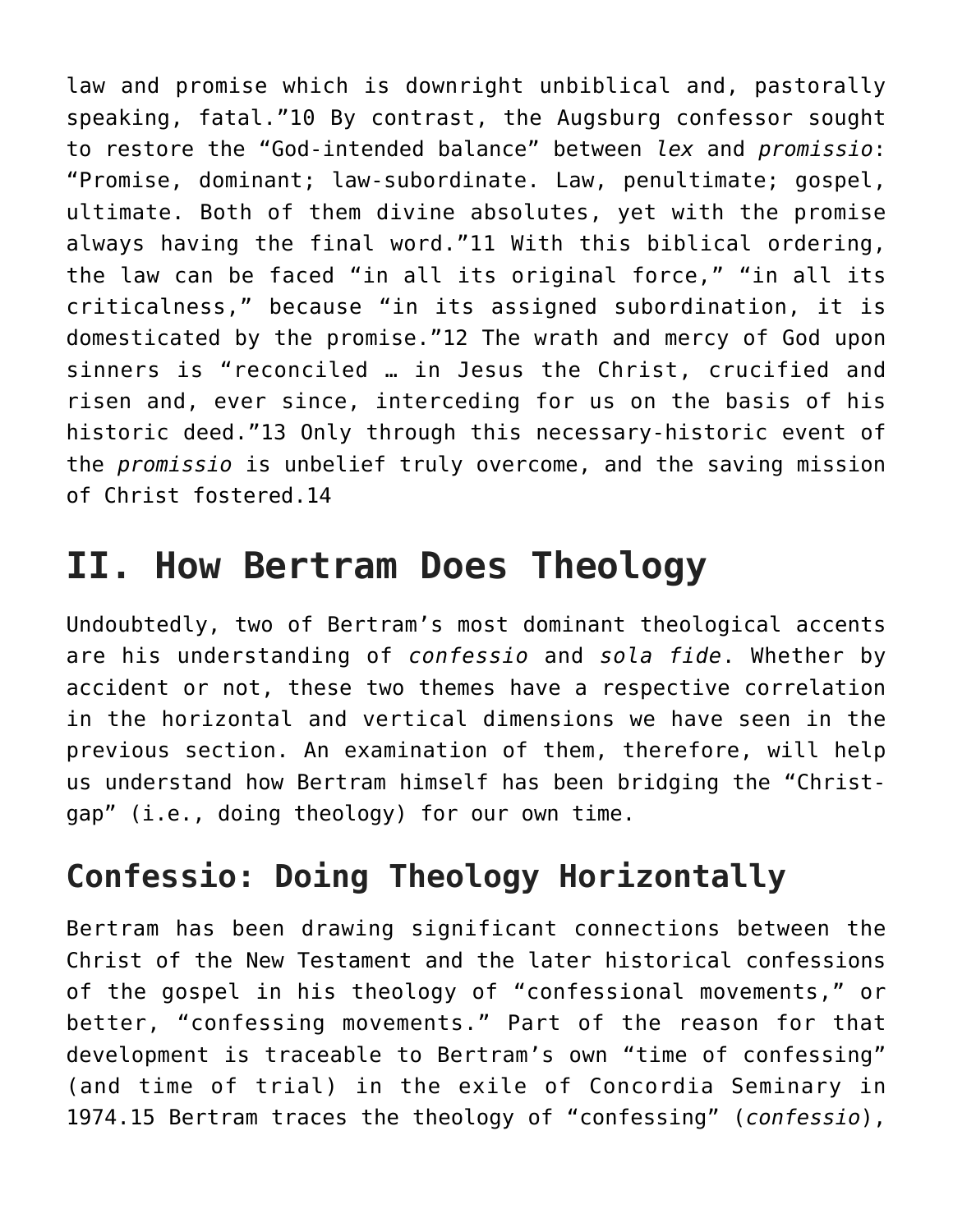however, to the Lutheran Confessions, especially Article X of the Formula of Concord and Article VII of the Augsburg Confession.16 Through them, it can be traced further back to Christ and the New Testament (e.g., Eph 4. Matt 10).17

"Times for confessing" are succinctly defined by Bertram as "those singular occasions when Christians have had to disobey secular authority, including the church's own, in order to testify that for the integrity of the church of Jesus Christ his one gospel-and-sacraments is authority enough. Satis est."18 While such times for confessing are indeed rare, they are also "some of the most constructive moments in recent history."19 In particular, Bertram cites such recent events as "the *Kirchenkampf* in Nazi Germany, the Christian resistance against *Apartheid* or in South Korea, the 'authority crisis' in today's Roman Catholicism, the current grass-roots anti-bureaucracy in mainline denominations."20

There are six major features which Bertram has highlighted to help clarify and recognize the nature of such confessing. The first of these understands "confessing as *martyria*." "The dominant metaphor is forensic: the confessors are defendants on a witness stand (in *statu confessionis*), *martyres*, and their confession in that case is a martyrological act." There is a life-and-death risk involved in the act of confessing, not simply in terms of the socio-ethical persecution and oppression (though that is also present), but also in terms of much higher stakes involved—"either fidelity or apostasy, either divine acceptance or divine rejection." Before the cosmic tribunal (*coram Deo*), the confessional witnesses are called to be faithful in standing up for the gospel as alone sufficient for the unity of the church.21

The second feature understands "confessing as disencumbering the gospel," or as protesting "gospel-plus." "Confessors protest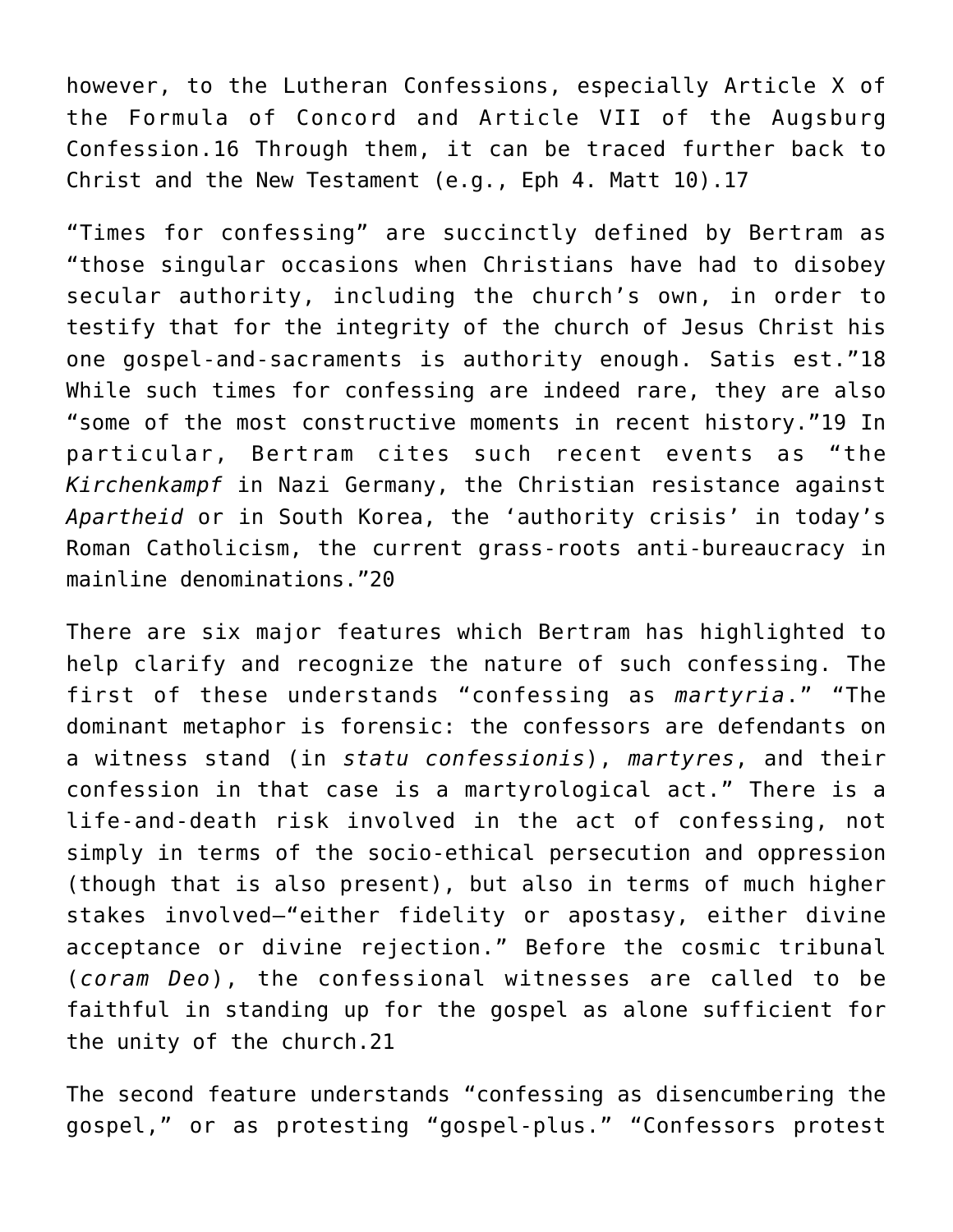whatever it is that (ecclesiastical) authorities have added to the gospel. It is a protest often against some *adiaphoron* of the church that has become universally necessary for the church's unity (and salvation), and thereby usurps the role of the one gospel-and-sacraments as alone sufficient for the church's unity.22

The third highlights "confessing as ecumenical," or as that which re-unifies the church. The ecumenism promoted is basic, crossing all denominational lines. Confessors make their appeal before the whole church in articulating that the gospel is the one and only true source of the church's (re-)union. Likewise, the whole church is thereby invited to join the confessors on the witness stand.23

The fourth feature understands "confessing as re-prioritizing authorities." Confessing means recognizing that "secular authority has trespassed upon another whole dimension of authority than its own, namely the Gospel's, where it is abjectly incompetent and ultimately damning." The response of the confessor, therefore, is (cruciformed) disobedience. Secular authority is disobeyed not because it is wrong in and of itself, but because it is out of place, and has "cruelly confused" the secular and evangelical authorities. The confessor keeps the authorities distinct, with ultimate priority going to the gospel.24

The fifth feature understands "confessing as appealing for and to the oppressed." Confessing means appealing *for* those who are oppressed by the superior secular authority and re-valuing them according to the standard of the gospel: "the righteousness of faith," which is also the righteousness of Christ. But confessing means also appealing *to* the oppressed to live in the freedom of the gospel as "responsible agents," with Christ as their own responsum.25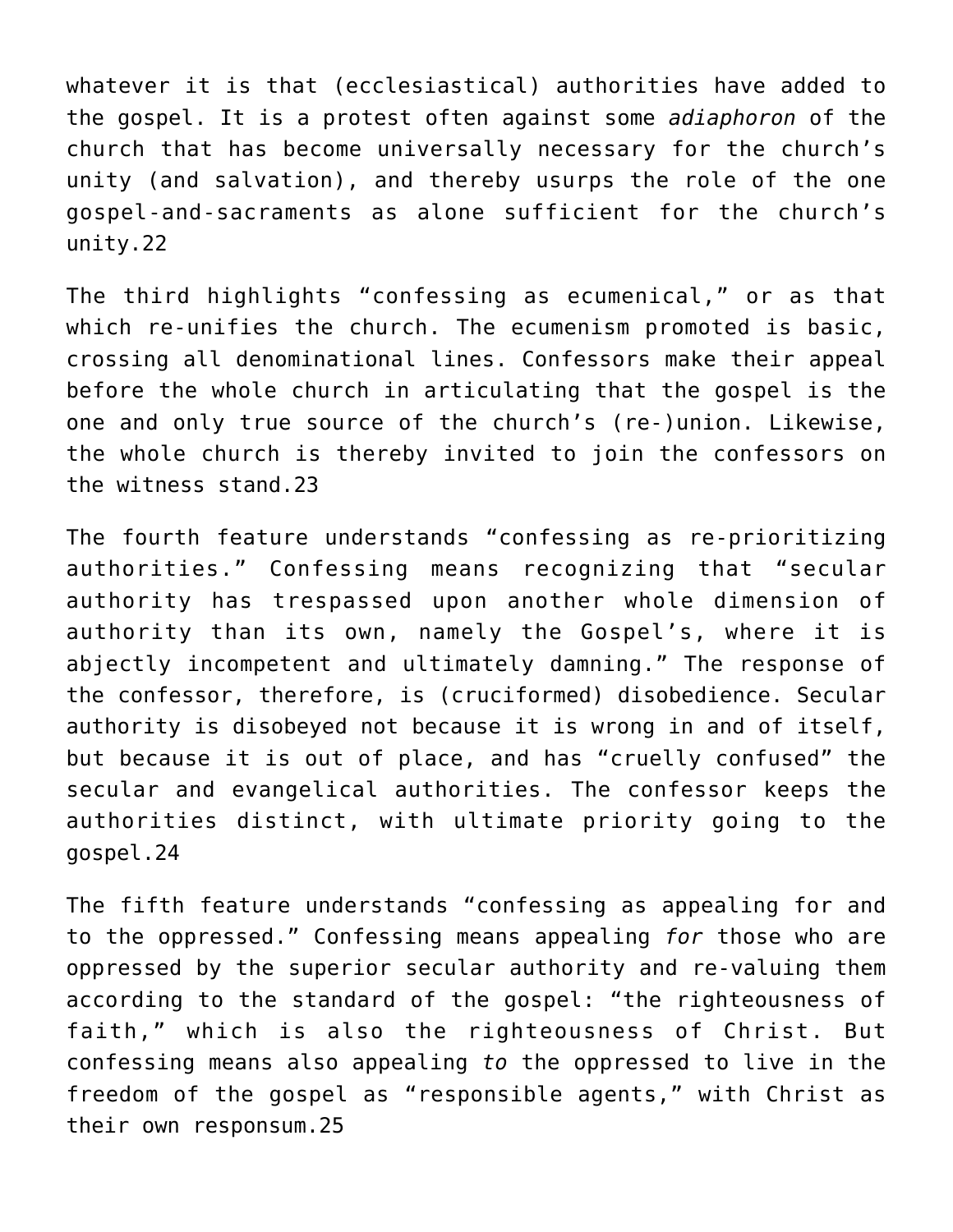The sixth, and final, feature of confessing deals with the issue of the "ambiguous certitude" of the confessors themselves. The embarrassing (indeed, mortifying) reality for the confessors as they stand up for the gospel is that they, themselves, in their confessing are also sinners plagued by their own pride, doubt, unfaith, despair, etc. They do not lack critics who point this out, even though the confessors themselves are already sensitive to the truth of their sinnerhood. Nevertheless, despite the ambiguity of their situation, they dare not let that "undermine their higher confession, the gospel," which is their own source of comfort and forgiveness, even as it is for the world.26

The boldness of *confessio* today bridges the horizontal gap with the bold confession of the gospel evident in the New Testament.27 But all *confessio*, as the confessors themselves testify, depends on "faith"—and that leads us to consider Bertram's "vertical" theological accent.

### **Sola Fide: Doing Theology Vertically**

If the horizontal gap of time is bridged through the faithful confessions of the gospel, then the vertical gap of credibility is bridged through faith in Christ—and faith alone (*sola fide*). Bertram is keen on pointing out that it was not "grace alone," nor even "Christ alone," but "faith alone" that was the chief issue at stake in the controversy on justification between the confessors of the Augustana and their Roman Catholic critics.28

By accenting the *sola fide*, Bertram does not take sides with either the fideists or the objectivists. Both make the same mistake in thinking that *sola fide* is reason for boasting in ourselves.29 Bertram affirms that *sola fide* is also *sola gratia propter Christum*; but on the other hand, Bertram does not juxtapose *sola fide* with *sola gratia propter Christum*, as if they were antagonists. "The centrality of *faith* … and the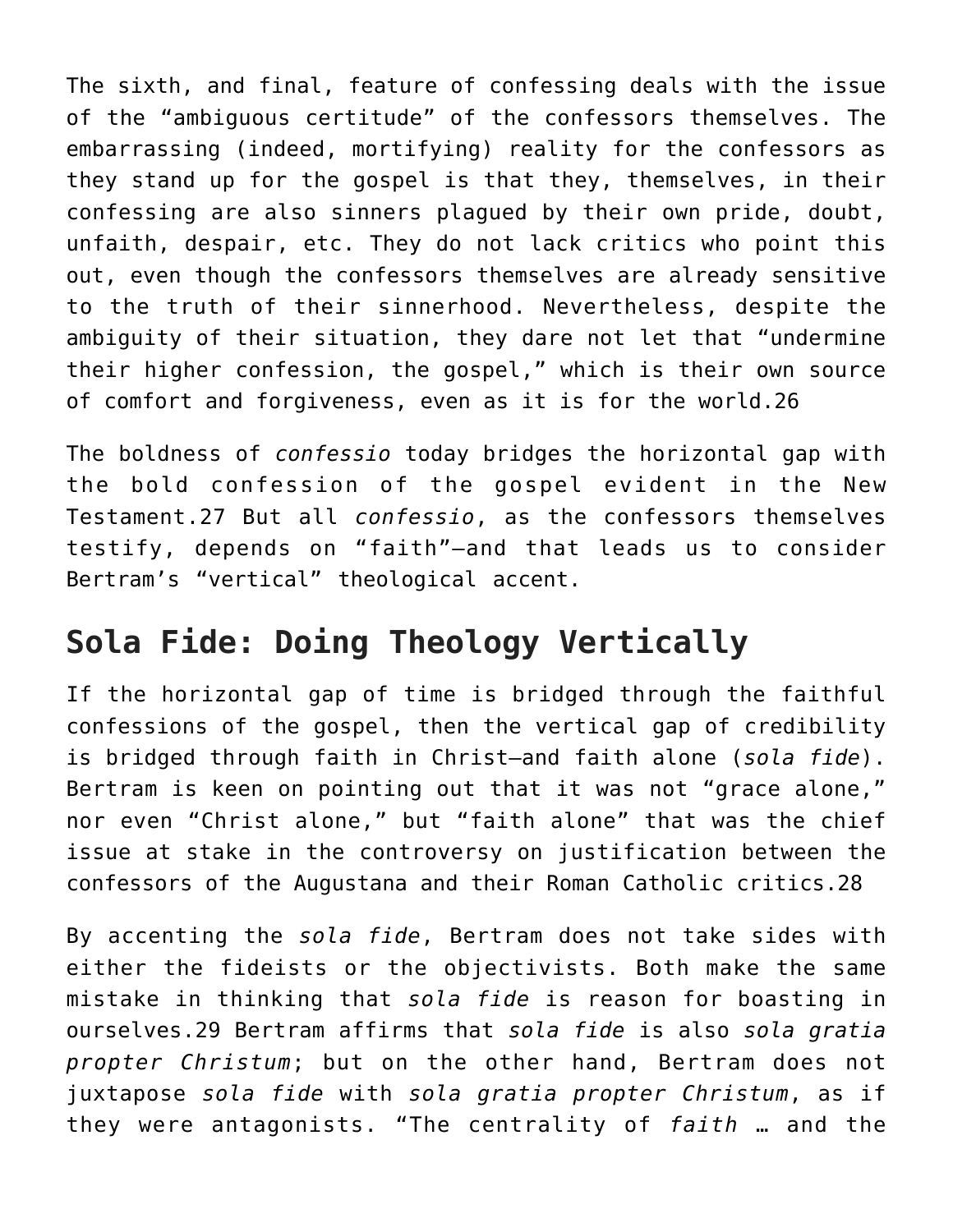centrality of Christ are not mutually exclusive but, on the contrary, mutually implicative."30

To exploit the fideist position, Bertram highlights Luther's seemingly fideist position: "As much as I grasp, that much I have" (*Quantum comprehendo tantum habeo*). While Luther intended the statement to be promissory, it becomes accusatory if one takes into consideration the actual measure of faith they have. What makes faith promising, however, is that Whom it trusts— Christ.31 In contrast to the objectivist position, Bertram follows Luther's point about the faith of Abraham. It was Abraham's *faith* (granted, with the promise as the object of that faith, but Abraham's faith nonetheless) which was accounted *righteous*. "Faith *is* the truth trusted."32

The theological problem which faith overcomes is a problem with God—that God is (legitimately, legally) wrathful toward sinners. Faith trusts that in Christ there is a "happy exchange" (Luther's phrase, and one of Bertram's favorites). Bertram masterfully spells out the meaning of that "happy exchange" through an examination of Luther's commentary on *Galatians* (1531).33 Luther emphasized that it was "soteriologically necessary" that "Christ was our sinner." "If he is innocent and does not carry our sins, then we carry them and shall die and be damned in them."34 But our "most delightful comfort" is that Christ does indeed bear our sins as his own, and this in six explicit ways: by placing himself under the law with us; by associating with sinners; by taking responsibility for having committed the sins of the world; by becoming a curse for us; by bearing our sins bodily; and by his own choice and willingness to do this for us.35 By so completely taking our sin and making it his own, Christ enters into the deadly duel with God's own law; but in him, "divine righteousness, life, and blessing [for us!] … prevail over their lesser contraries, sin and death and the curse."36 Christ, therefore, takes what we have coming to us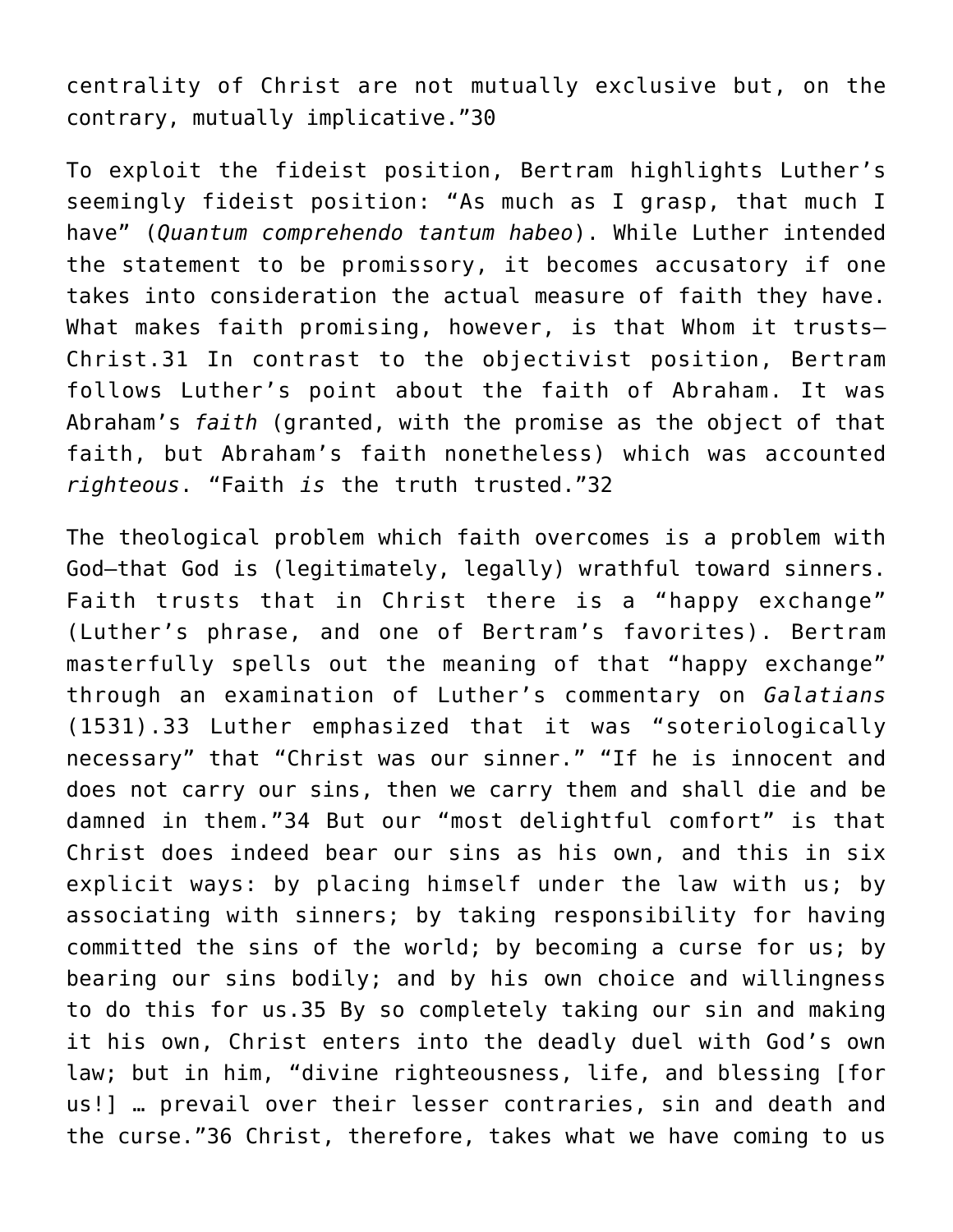(sin, death, curse) and gives to us what he has coming to him (righteousness, life, blessing).

# **III. Conclusion**

There are other themes in the theology of Bertram which would be worthwhile pursuing: his understanding of God-language, with Christ as the dependent God the Child;37 Bertram's qualifiedlycritical position with regard to "revelation"-centered theologies (Barth, Tillich, Thiemann);38 his own ethics of responsibility (which is an advancement over that of H. Richard Niebuhr);39 his decidedly liberationist emphasis.40 All of these themes, however, are really spin- offs of the two major accents we have already discussed in this essay, all growing out of Bertram's encounter with new theological issues. They reinforce this central contention of this essay—that theology has the soteriological task of bringing Christ's Word of promise to bear on the plight of human beings under the oppressive weight of sin and the law. It is in this sense that Bertram can say (with Luther) that theology is about human beings—fallen, re-Worded, and fully renewed.41 So we dare to confess. So we dare to believe.

# **Response to Michael Hoy Robert W. Bertram**

As if it weren't exposure enough to be included in this series, comes now the further exposure of being publicly identified with Michael Hoy. He is one of the sharpest of that new clandestine breed, the pastor-theologian. Like others in that underground movement, Hoy's gender and ethnicity have so far provided him the necessary camouflage for staying off of ELCA faculties and in the parish, where covertly church history is being made. (To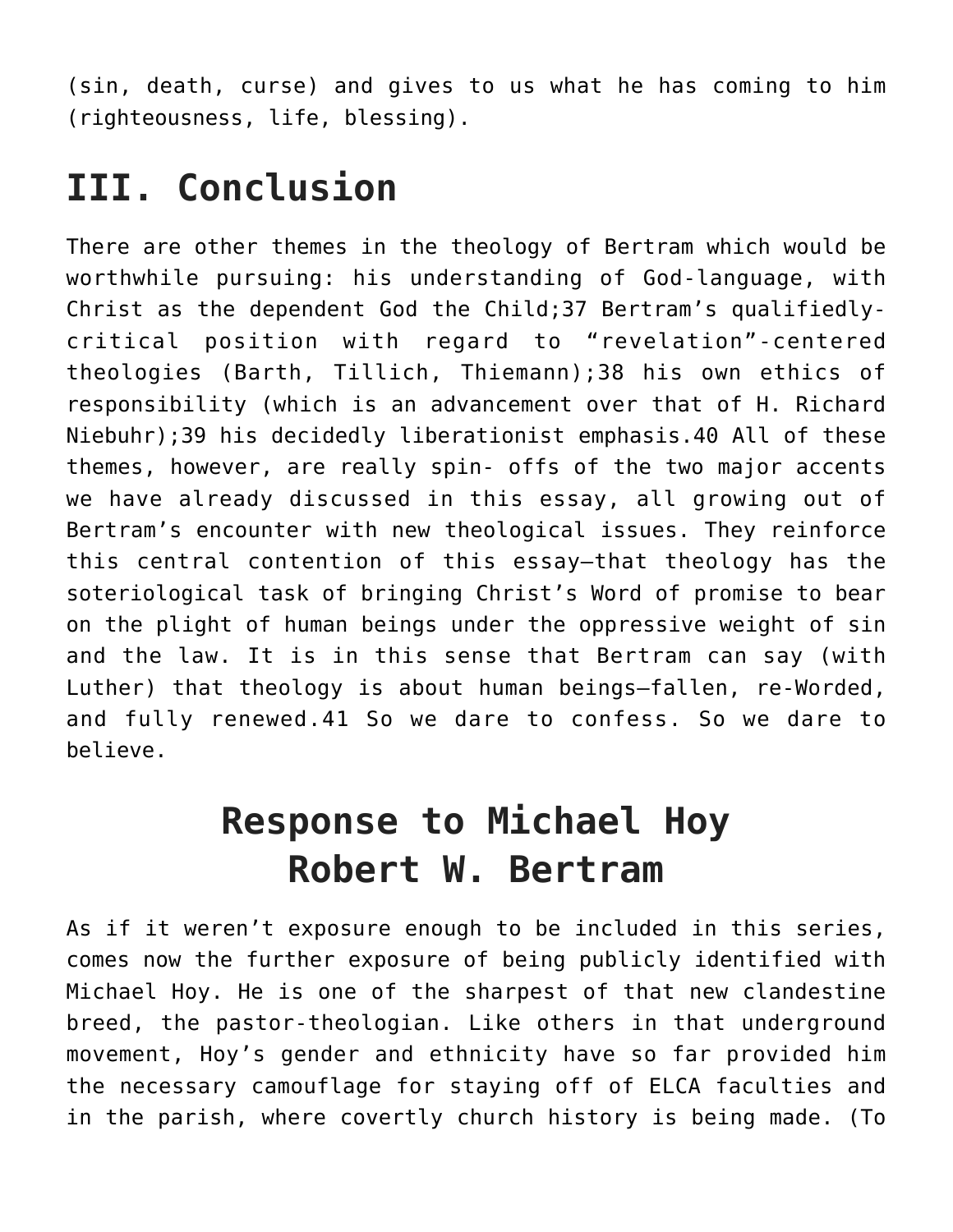further foil the statisticians, the movement has rapidly been adding women and minorities.) I hope that this latest exposure won't blow Hoy's cover.

As Hoy hints, one of the strategies of this counter-insurgency is to use traditional churchy terminology, even such otherworldly sleepers as "salvation," but to use them now in such a sneaky way as to smuggle back into those out-worn terms their original earthy puns. Double *entendre* for double agents. It is wordplay for a theology of both kingdoms. Orthodox Judaism and Lutheranism have (sometimes) been good at that.

Take the word "salvation," Hoy's first example. At one level the term has become so ethereally escapist as to be harmless. Especially so since Bonhoeffer's warnings that Christianity dare not evaporate into a "religion of salvation," where people are "saved" *from* the world. Such disclaimers now serve to render the authorities unsuspecting when they do hear the old buzz- words reintroduced.

But as every Christian subversive knows, that need not exhaust the power of a word like "salvation." Simultaneously at more mundane levels "saving" is what every worldling is after. Aristotle's treatise "On the Parts of Animals" sums up his scientific method as "*saving* the phenomena," not letting any of the data go unused. Once during a pastoral call to a cancer patient who was tortured with pain, she confided to me Christ's hidden purpose in keeping her alive: "to keep the pain from going to waste."

If a datum so abject, so excruciating—remember *crux*—as pain can be salvaged or "necessitated," then so can what Hoy calls "the full force of the law" or "the wrath of God," which are conventionally the first data to be abandoned in establishment theologies. Of course the real Secret among the operatives, lay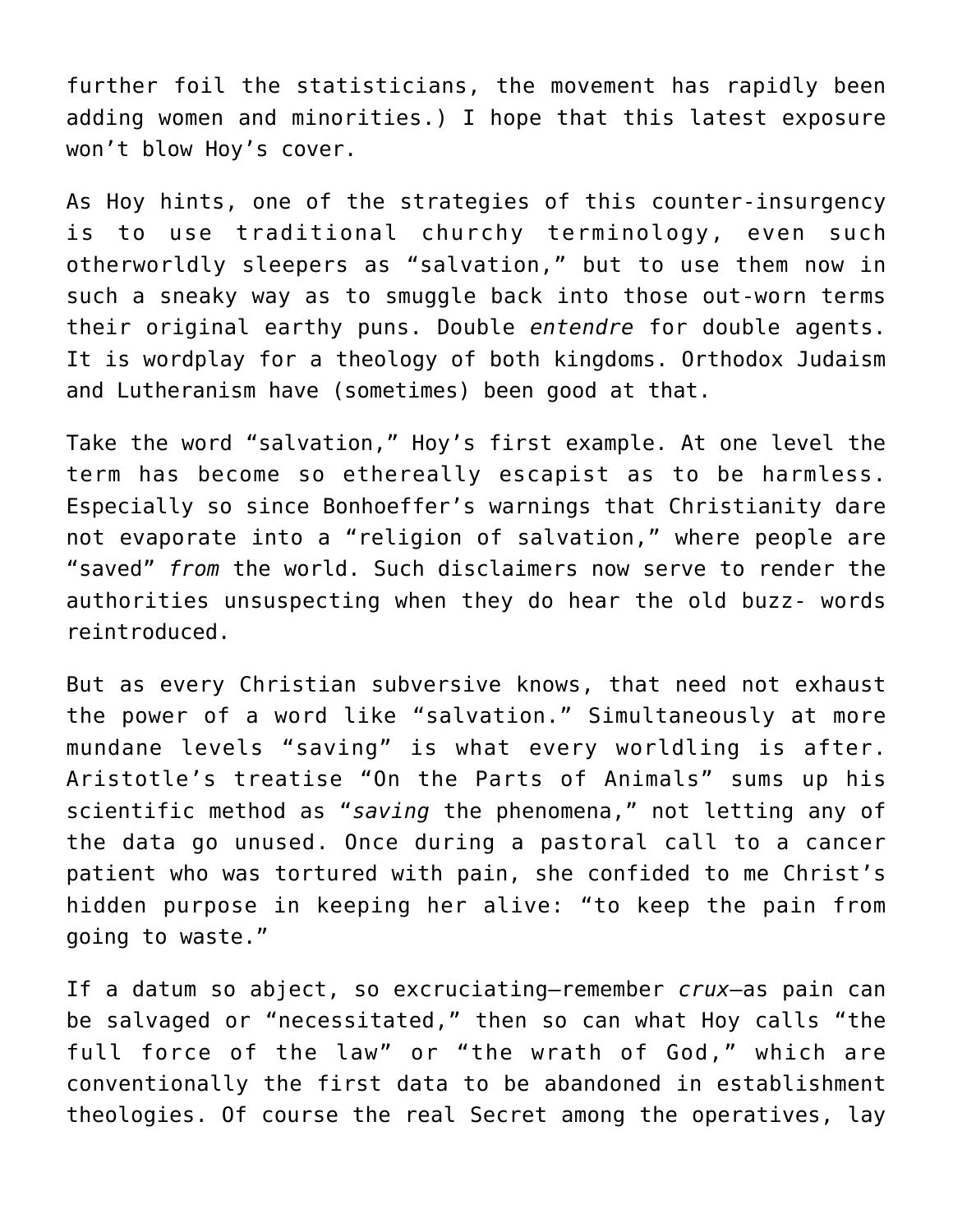as well as clergy, is a Christ who is sufficient to trump this law and wrath, that is, to overcome them without denying them. Hoy blabs the Secret by talking about "salvation for the world." He might as well have spilled all the beans and admitted, as he does in the arcane circle of his parishioners, that it is a "salvation *of* the world."

Of course, in this hazardous business there is every chance that you may be found out. If so, there is no alternative except to confess. But that, it turns out to the agent's own surprise, was the strategy from the beginning—Headquarters' strategy. Hoy learned that from experience. So did I.

#### *References*

1 Robert W. Bertram, "How a Lutheran Does Theology: Some clues from the Lutheran Confessions," in *Lutheran- Episcopal Dialogue: Report and Recommendations*, edited by William G. Weinhauer and Robert L. Wietelman (Cincinnati: Forward Movement Publications, 1981) 73. This essay is an expanded edition of a 1971 essay entitled, "Doing Theology in Relation to Mission," and was later published in *The Promising Tradition: A Reader in Law- Gospel Reconstructionist Theology*, second edition, edited by Edward H. Schroeder (St. Louis: Concordia Seminary in Exile, 1974) 41A-41F.

2 Bertram, "How a Lutheran Does Theology," 74.

3 Robert W. Bertram, "On the Nature of Systematic Theology," November 13, 1968, in *The Promising Tradition,* 1.

4 Bertram, "How a Lutheran Does Theology," 74.

5 Ibid., 75.

6 Ibid., 78. Bertram further affirms the value of the historical-critical method as a means to criticize "those anachronistic interpolations and accretions which later ages of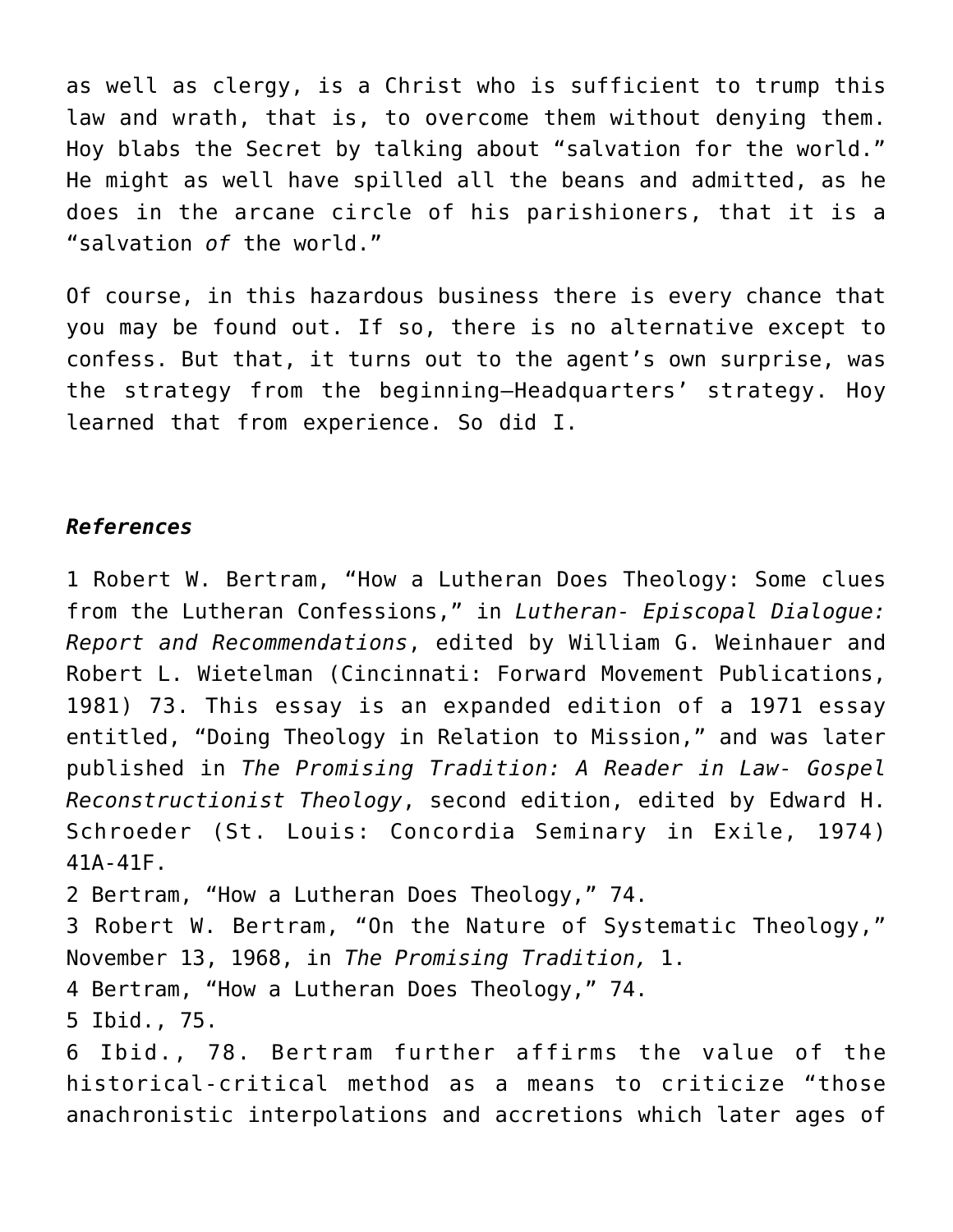the church have since read back into Scripture" (Ibid., 80). 7 Ibid., 75. 8 Ibid., 84. 9 Ibid., 85. Cf. also Robert W. Bertram, "The Hermeneutical Significance of Apology IV," in *A Project in Biblical Hermeneutics*, edited by Richard Jungkuntz and published by The Commission on Theology and Church Relations (St. Louis: Concordia Publishing House, 1969) 124-126. 10 Ibid., 86. 11 Ibid. 12 Ibid., 86. The 1971 edition of the essay has the correct reading of the quote by saying that the facing of the law is now "possible" through the promise. 13 Ibid. 14 Ibid., 86-87. 15 As far as I can determine, Bertram's first extant writing on the subject of "confessional movement" is a brief editorial entitled, "Still Needed: A Confessional Movement," *Missouri in Perspective* (August 2, 1976) 4. The concept of "confessional movement" is traced to a phrase from an LC-MS Mission Affirmation: "The Lutheran Church is not merely one denomination among others but is a confessional movement within the whole Body of Christ." 16 Robert W. Bertram, "Confessional Movements and FC-10," unpublished address delivered in Munich, Germany, July 1977. 17 See Robert W. Bertram, "Augsburg: A Modern Time for Confessing," address. Later published under the title, "Confessing as Re-Defining Authority: Ethical Implications of Augsburg's 'Time for Confessing,'" in *The Debate on Status Confessionis: Studies in Christian Political Theology*, edited by Eckhardt Lorenz (Geneva: Lutheran World Federation, Department of Studies, 1983) 95-104. 18 Robert W. Bertram, "Confessing the Faith of the Church," in

*The New Church Debate: Issues Facing American Lutheranism*,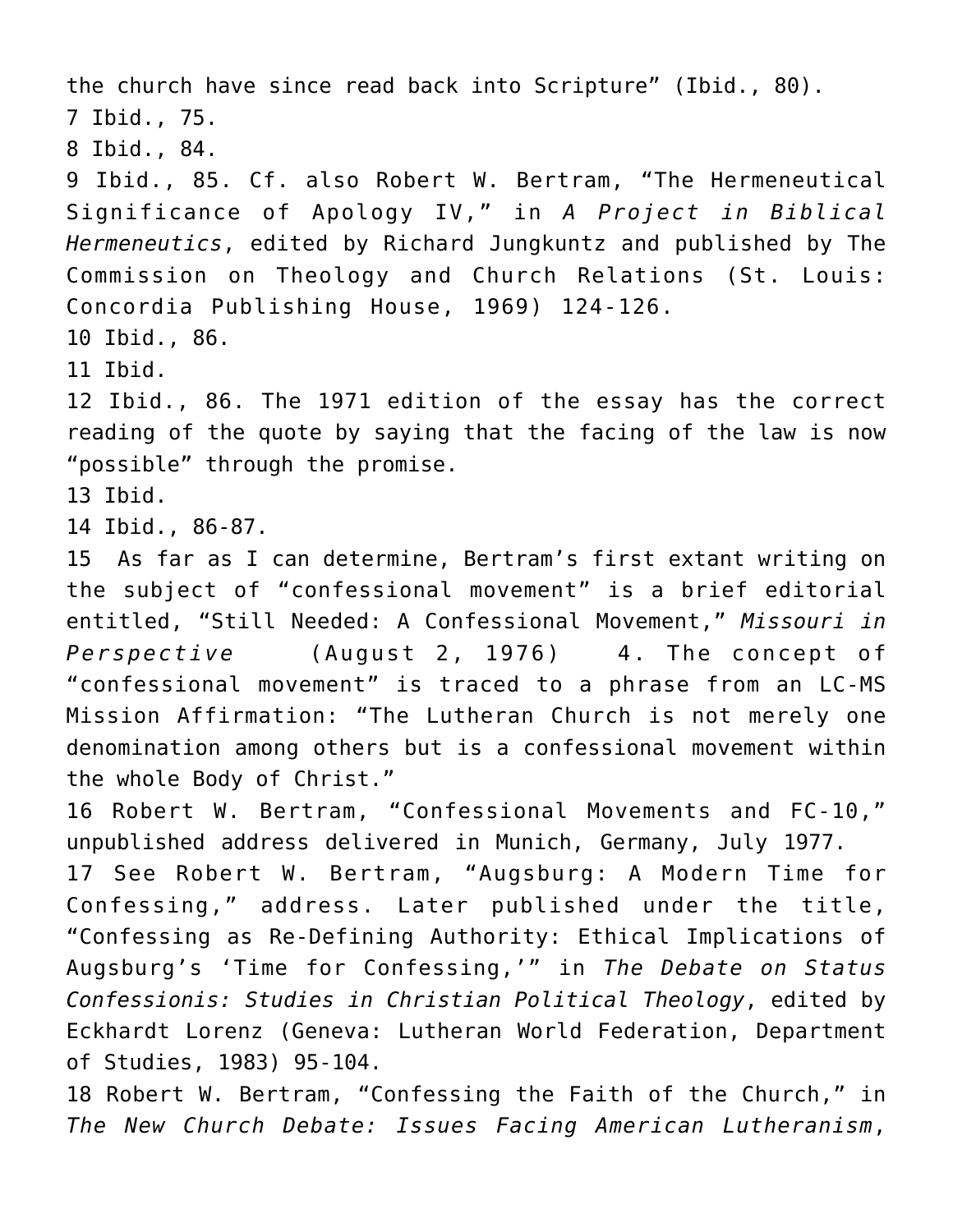edited by Carl E. Braaten (Philadelphia: Fortress Press, 1983), 124.

19 Robert W. Bertram, "Augsburg: A Modern Time for Confessing," unpublished address. 1.

20 Ibid.

- 21 Ibid., 1-3.
- 22 Ibid., 4-7.
- 23 Ibid., 7-10.
- 24 Ibid., 11-18.
- 25 Ibid., 19-21.

26 Robert W. Bertram, "Confessing as Ambiguous Certitude," unpublished paper: Robert W. Bertram, "A Time for Confessing: When is the Church a Confessional Movement?" in *The Cresset: Confession and Congregation, Occasional Papers III*, edited by David G. Truemper (Valparaiso, Ind.: Valparaiso University Press, 1978) 84-85. See also Robert W. Bertram, "*Confessio*: Self Defense Becomes a Subversive," dialog 26, No. 3 (Summer, 1987) 201-208.

27 In a forth coming tome, Bertram will explore the promising tradition of *confessio* and its features in respective historical case studies of the sixteenth century confessing movement, the *Kirchenkampf*, the civil rights movement under Martin Luther King, Jr., the anti-apartheid movements, Vatican II Filipino Catholicism (Francis Claver), and Seminex.

28 Robert W. Bertram, "'Faith Alone Justifies' Luther on *Iustitia Fidei*," in *Justification By Faith*, edited by H. Anderson, T. Murphy, J. Burgess, (Minneapolis: Augsburg, 1985) 172.

29 Ibid., 177; Robert W. Bertram, "Altogether By Faith," unpublished address, March 1989

30 Robert W. Bertram, "Recent Lutheran Theologies on *Justification by Faith*: A Sampling," in Justification by Faith, 249.

31 Bertram, "Faith Alone Justifies," 174.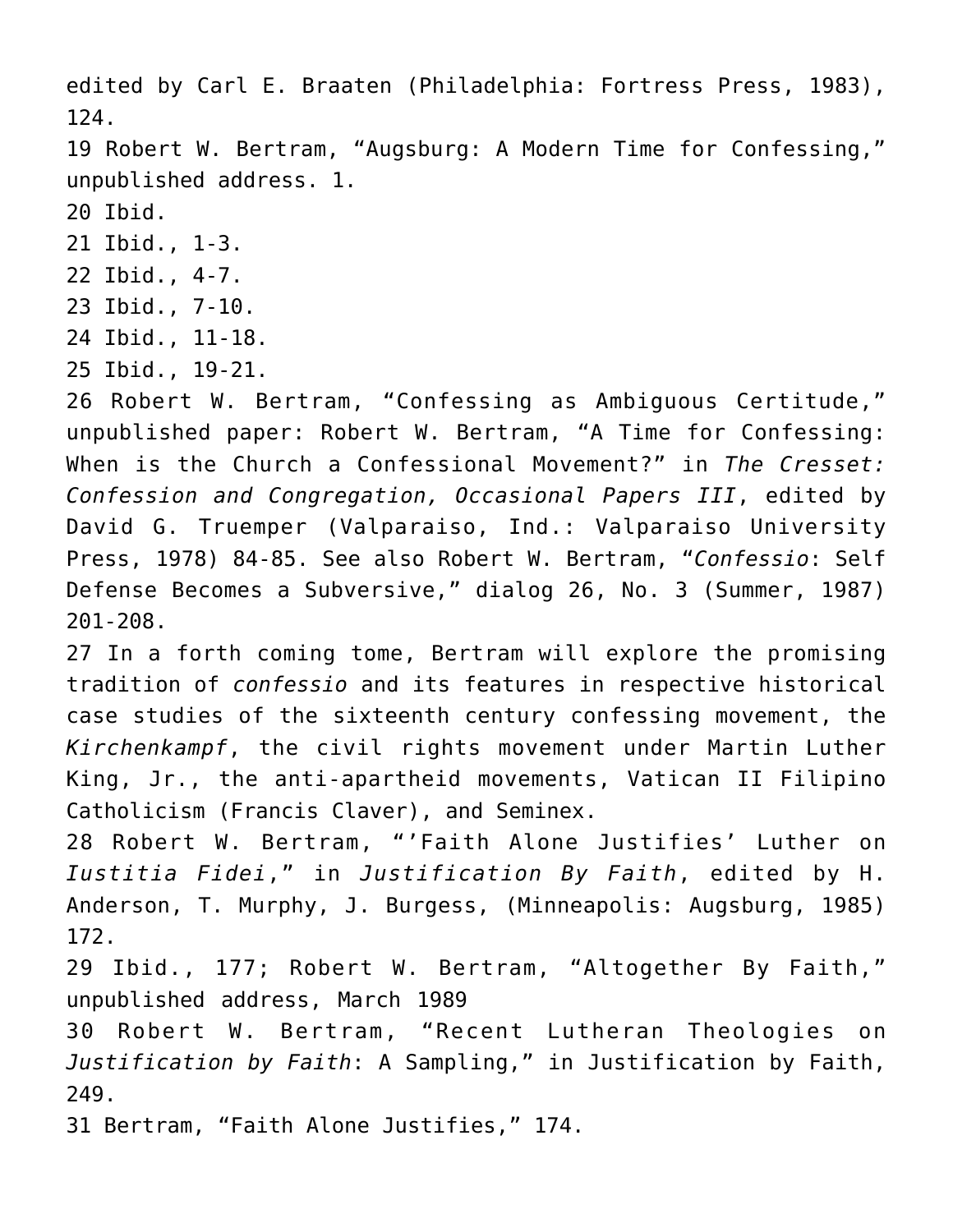#### 32 Ibid., 175.

33 Robert W. Bertram, "How Our Sins Were Christ's: A Study in Luther's Galatians (1531)," in *The Promising Tradition*, second edition, edited by Edward Schroeder (St. Louis: Concordia Seminary-in-Exile. 1974) 7-21.

34 Ibid., 7.

35 Ibid., 9-15.

36 Ibid., 16.

37 Robert W. Bertram, "Putting the Nature of God Into Language: Naming the Trinity," in *Our Naming of God: Problems and Prospects of God-Talk Today*, edited by Carl E. Braaten, (Minneapolis: Augsburg Fortress, 1989) 91- 110.

38 See Robert W. Bertram, "Luther by Way of Barth: The Human Subject as the Object of Theology," unpublished Ph.D. Dissertation, "The Divinity School, the University of Chicago (1963); 'Correlations and Crossings," The Cresset 51 (1987) 16-18; and Bertram's reviews of Ronald F. Thiemann's *Revelation and Theology* in *The Christian Century* 103, No. 3 (January 22, 1986) 74-75 and *dialog* 26, No. 1 (Winter, 1987) 69-71.

39 Robert W. Bertram, "Responsibility: A Confessional-Ethical Splice," unpublished address at the Society for Christian Ethics, New York (January 18, 1980); see also Bertram's "How to Be Technological Though Theological: An Answer for Fabricated Man," in *Fabricated Man II: in vitro fertilization* (St. Louis: ITEST, 1975) 1-30.

40 Robert W. Bertram, "How Free Are the American Churches? A Clue from Martin Luther King," in *Begegnung: Beiträge zu einer Hermeneutik des theologischen Gesprächs*, edited by Max Seckler, Otto H. Pesch, Johannes Brosseder, and Wolfhart Pannenbert (Wien: Verlag Styria, 1971) 765-777; "Liberation by Faith: Segundo and Luther in Mutual Criticism," *dialog* 27, No. 4 9Fall, 1988) 268-276; "The Crux of Philippine Liberation Theology," unpublished address at the Society for Christian Ethics, Boston, Massachusetts (January 17, 1987). See also Edward H. Schroeder,